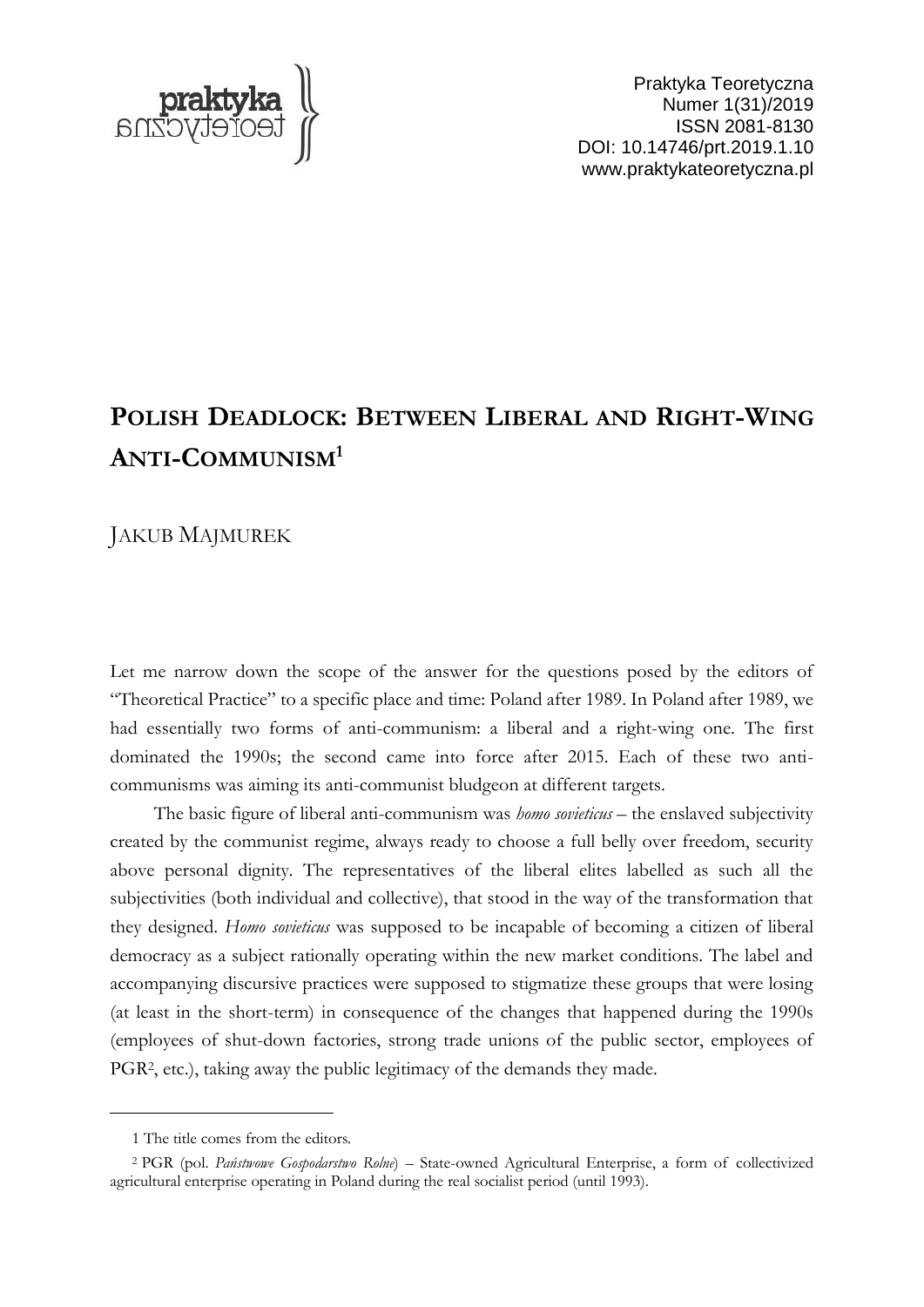Liberal anti-communism looked at the People's Republic of Poland as a world set on its head, where the "natural" socio-economic rights (with the market economy and private ownership at its forefront) were reversed. Poland after 1989 – proponents of this type of anticommunism argued – had to be put back on its feet, without looking at the relics of the former system. The paradox of this discourse lay in the fact that with the aim to establish conditions in Poland that were "normal as in the West", it attacked those institutions which in post-war Western Europe constituted the backbone of what we call the "golden age of capitalism": strong trade unions, the coexistence of public and private property, and a social security network. Also in Western Europe, these institutions have been in the heat of political attack since the mid-1980s – Polish liberal anti-communism in the 1990s can be seen as a local form of the global attack on a post-war, state-controlled form of capitalism highly focused within the borders of the nation-state.

Right-wing anticommunism also perceives communism as "a world set on its head", but it is not limiting this claim to the sphere of economics and property relations only. Communism is seen here as a period of foreign occupation and national enslavement, something that Poles were forced into from outside – one cannot imagine a statue of an honest Polish communist on such ground.

Speaking of what happened in Poland after 1944, this discourse often uses the figure of "war of races" – as Michel Foucault understands it in his analysis of journalism from the period of the English Revolution. Columnists on the side of Parliament presented the following narrative: the conquest by the Normans destroyed the Anglo-Saxon political institutions and imposed on England a foreign, monarchical system. Parliament, fighting for power with the king, liberated the Anglo-Saxons from the centuries of the Norman yoke. In conservativenational anti-communism, the place of Norman conquest is located during the years of 1944– 1945. The Communists, like the Norman knights in 11th century England, enslaved the Poles. The so-called "cursed soldiers", an anti-communist, radical nationalist underground, fought against them, but they lost. The struggle of the "third generation of the Home Army with the third generation of Security Office (UB)" is still going on.

This discourse not only aims to completely remove the legitimacy of the PRL, but also that of the Third Polish Republic. The purpose of this anti-communism is to completely change the elite structure, giving space for those focused on the current right. The assumption is that for the present, the elites are still false elites attached to the Soviet past and connections. The Third Polish Republic seemingly removed the communists from power, but only to preserve their actual rule. How this tactic of delegitimisation operates can be seen at its best on the occasion of disputes over judicial reform that have been going on in recent years. Especially symptomatic was the monologue of Michał Rachoń, one of the leading Polish public TV journalists from 2017: "Communist courts and security services murdered tens of thousands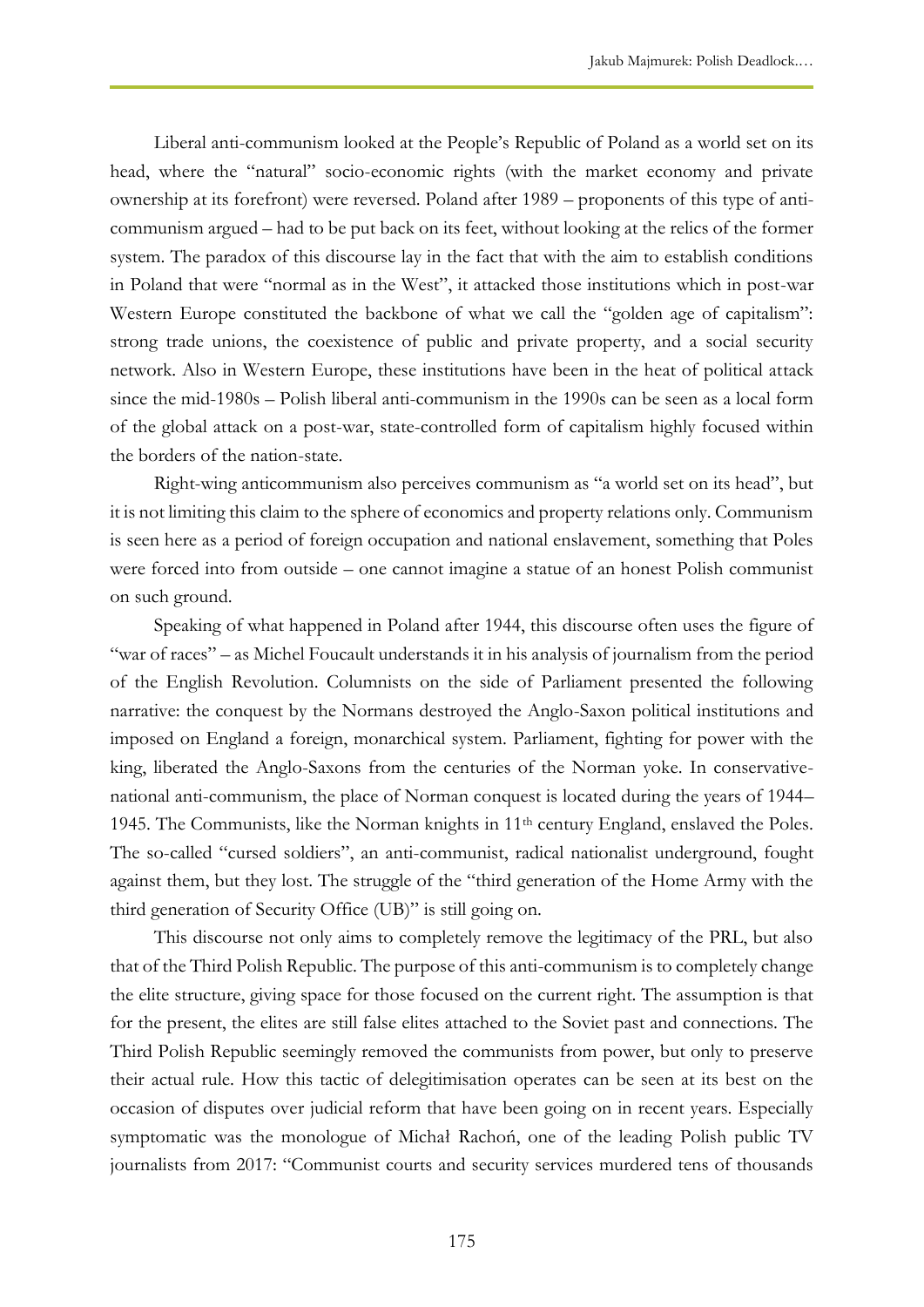of Polish heroes who fought against the occupant. (...) The same people in 1989 suddenly began to call themselves 'independent judges' and became the guards of the Round Table Agreement. (...) Their children were promoted in the structures of the lawless system for 30 years of the Third Polish Republic".

Right-wing anti-communism goes along with the discourses of cultural wars: the war against "gender ideology", the dictates of political correctness, the Islamization of Europe. Right-wing anti-communism in contemporary liberal consensus in the West (marital equality, rights of trans people, rights of non-white people) sees the manifestation of the dictatorship of "Leftism" and its main ideological tool, "cultural Marxism" as an evil twin of the Polish communist dictatorship, and in some respects a much more dangerous one. On this plane, the goals of right-wing anti-communism go even further: it is about defending the conservative Polish status quo, blocking cultural change, and delegitimising all symbols associated, however remotely, with discourses and emancipation practices. This is often connected with the rehabilitation, or at least the relativisation of fascism, such as generals like Pinochet or Franco – "the defender of Europe against communism".

Right-wing anticommunism has no single figure that gathers its discourses, like *homo sovieticus*. The closest to this is probably the figure of "Major Bauman" – as the right-wing press calls an outstanding sociologist, Zygmunt Bauman. "Major Bauman" brings together the narrative of the "war of races", and the Soviet conquest, the figure of the elite of the Third Polish Republic and the modern Western left, and as such is the ideal object of attacks for right-wing anti-communism.

How to oppose anti-communisms in contemporary Poland? Liberal anti-communism today is, in my opinion, in decline, even if its copies sometimes haunt us in the language of the liberal opposition – for example, stigmatising the beneficiaries of the 500+ social program. However, I believe that although the practices of stigmatisation of economically weaker groups will not disappear, anti-communism will play a decreasing role here. These groups need better self-organisation and representation, regardless of the dispute over communism.

How to disarm the right-wing anti-communism that has become dominant today? What is needed is a politics of remembrance that would take the two following forms — first, the decriminalisation of communism. The stakes should be the presentation of communism not as a foreign idea, attacking Poland almost from the cosmos, but as one of the many ideological choices that individuals made in the history of the twentieth century. Even if today it seems completely wrong, it at least deserves understanding. Secondly, it is necessary to fight back against the lies in the history of the PRL. It was the Polish People's Republic that created Polish society as we know it today. The narrative about "Soviet occupation" and the unbreakable disagrees with the memory of most of the Polish families. Although it is difficult to deny Stalin's terror and impossible to defend it, the PRL is a series of other experiences: migration from the